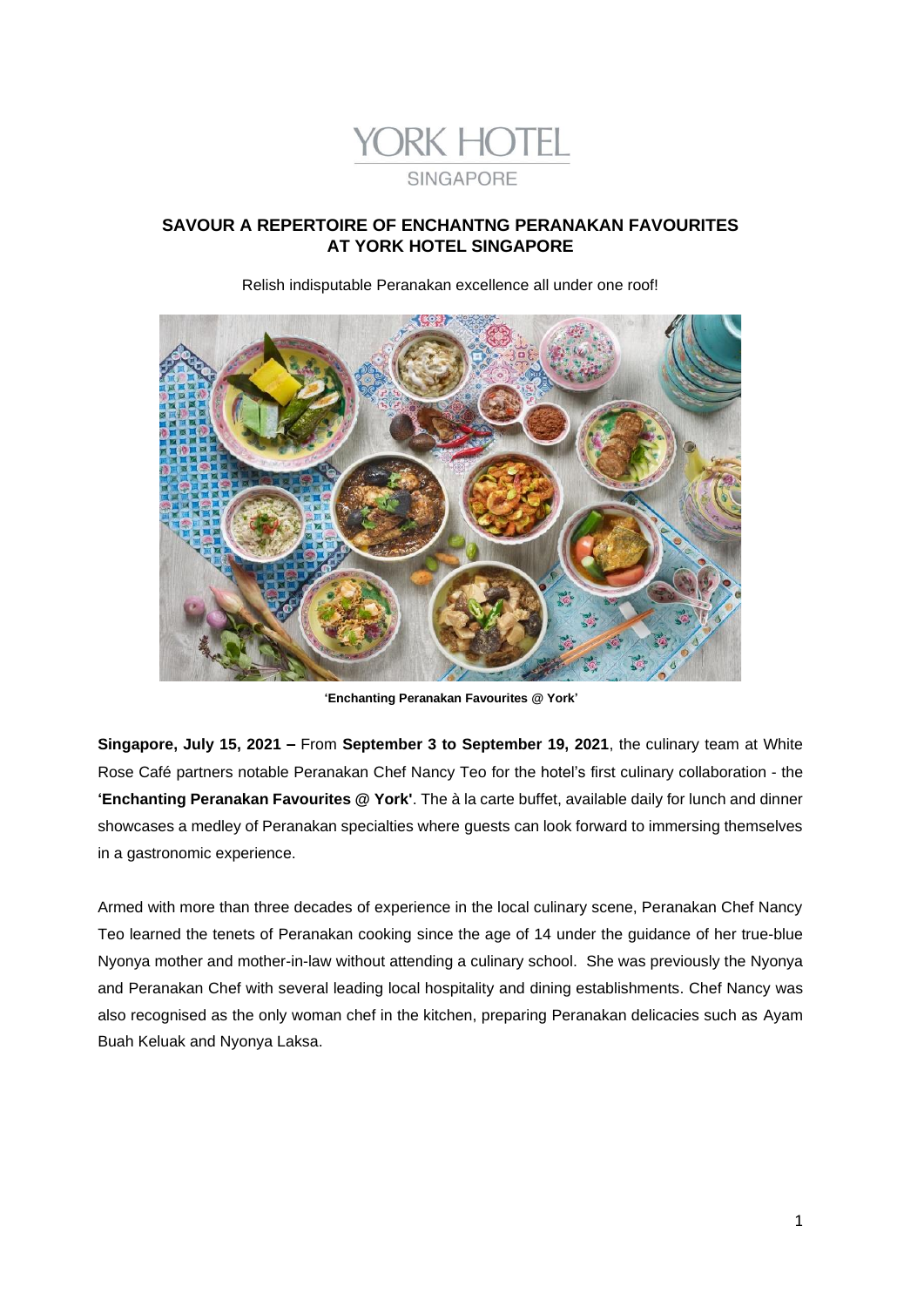# **YORK HOTEL SINGAPORE**

A hybrid of Chinese and Malay flavours, Peranakan cuisine is famously elaborate as food represents prosperity and plentifulness, especially at traditional weddings and during Lunar New Year. At York Hotel, we pay homage to the authentic flavours of Peranakan cuisine over an array of splendid à la carte dishes, ranging from tasty starters, deeply comforting soups to desserts. From a start, begin the food adventure with the flavourful *Hu Pioh Tng* (fish maw soup) and her trademark *Ngoh Hiang,* five-spice pork rolls masterfully hand-wrapped with bean curd skin accompanied with a sweet sauce.

"Precise use of ingredients such as spices is fundamental in perfecting the dishes while staying true to the Peranakan roots. For instance, I will always have lemongrass, galangal, candlenuts, onions, garlic, ginger, and lime leaves as these spices are the basis of a good *rempah*," said Chef Nancy.

Experience the richness of the cuisines complemented with Chef Nancy's personal touch. A quintessential and signature Peranakan dish, her signature *Babi Pongteh* is a dish of braised pork in fermented soybean sauce with bold, sweet-salty, and savoury flavours. Another noteworthy dish is her *Asam Pedas Ikan* (spicy tamarind fish), a spicy and tangy fish dish that will be sure to satisfy the appetite for spice-loving palates.

Other staple dishes that can found in a Peranakan's dining table are *Nyonya Chap Chye* (braised mixed vegetable), *Ayam Buah Keluak* (chicken braised with Indonesian nut cooked in rich aromatic spices), *Itek Sio* (succulent braised duck in coriander and bean paste sauce*),* and *Sambal Udang Petai* (prawns and stink beans cooked with *sambal, belachan*, and tamarind). Similar to Chinese and Malay culinary culture where rice is a staple dish, the Nyonyas and Peranakans also enjoy flavouring their rice with various side dishes. Pick your favourites from the à la carte buffet and pair them with the fragrant *Nasi Ulam* (Nyonya herb rice) or *Nasi Bunga Telang* (blue butterfly pea rice).

An assortment of irresistible desserts awaits. For those with a penchant for authentic Nyonya desserts, cap off the meal with the divinely delicious *Rempah Udang* (spicy dried shrimp wrapped in glutinous rice), *Burbur Cha Cha* (sweet potatoes, taro, and coloured sago cooked in coconut milk base), and a timeless favourite amongst durian lovers, *Durian Pengat* (creamy durian pulp with sago) as well as free flow of freshly brewed coffee and tea.

The **'Enchanting Peranakan Favourites @ York'** is available from **3 September to 19 September 2021** for lunch and dinner*.*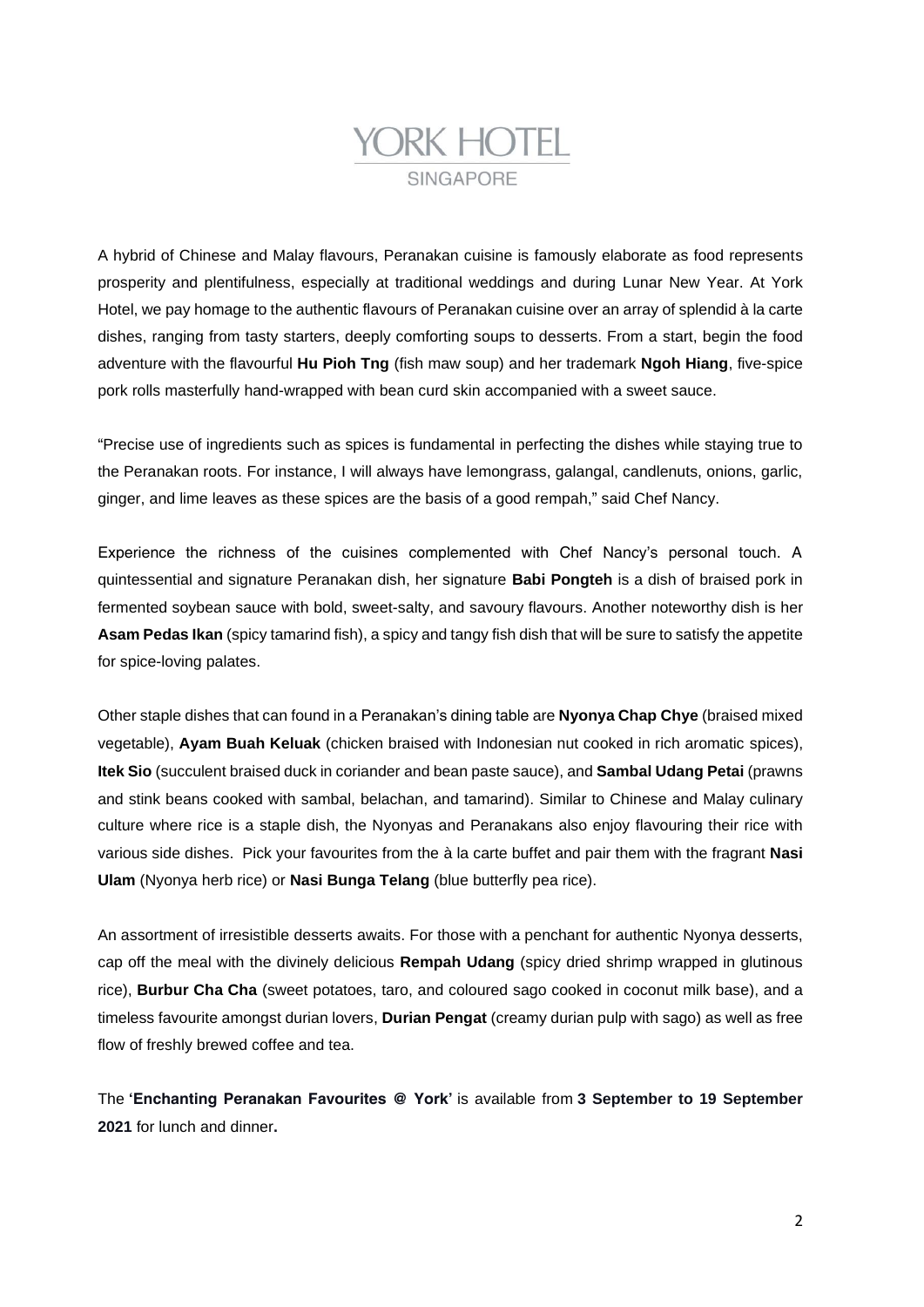

## **Time:**

12 p.m. to 2.30 p.m. (Lunch) 6.30 p.m. to 10 p.m. (Dinner)

## **Price:**

#### **Mondays to Thursdays**

S\$30\* per adult, S\$20\* per child (between 5 and 11 years old)

## **Fridays, Saturdays, and Sundays**

S\$35\* per adult, S\$25\* per child (between 5 and 11 years old)

## **Promotion:**

- Diners enjoy **20% off 'Enchanting Peranakan Favourites @ York'** when they dine with us on 3, 4, and 5 September 2021.
- Senior Citizens aged 55 years and above enjoy **10% off 'Enchanting Peranakan Favourites @ York'** from Mondays to Thursdays.
- Enjoy **10% off 'Enchanting Peranakan Favourites @ York'** for confirmed reservations via the hotel's website with full payment received. Valid from 6 September to 19 September 2021.

For more information, please visit **www.yorkhotel.com.sg** or call **White Rose Café** at **(65) 6737 0511.** To make a reservation, please visit [https://www.tablecheck.com/shops/york-hotel-white-rose](https://www.tablecheck.com/shops/york-hotel-white-rose-cafe/reserve)[cafe/reserve](https://www.tablecheck.com/shops/york-hotel-white-rose-cafe/reserve) .

#### **Terms and Conditions**

\*Prices are subject to 10% service charge and prevailing Goods and Services Tax (GST). Under Phase 3 (Heightened Alert) safe dining measures, dining in is limited to 5 diners per table and may change in accordance with regulatory guidelines.

###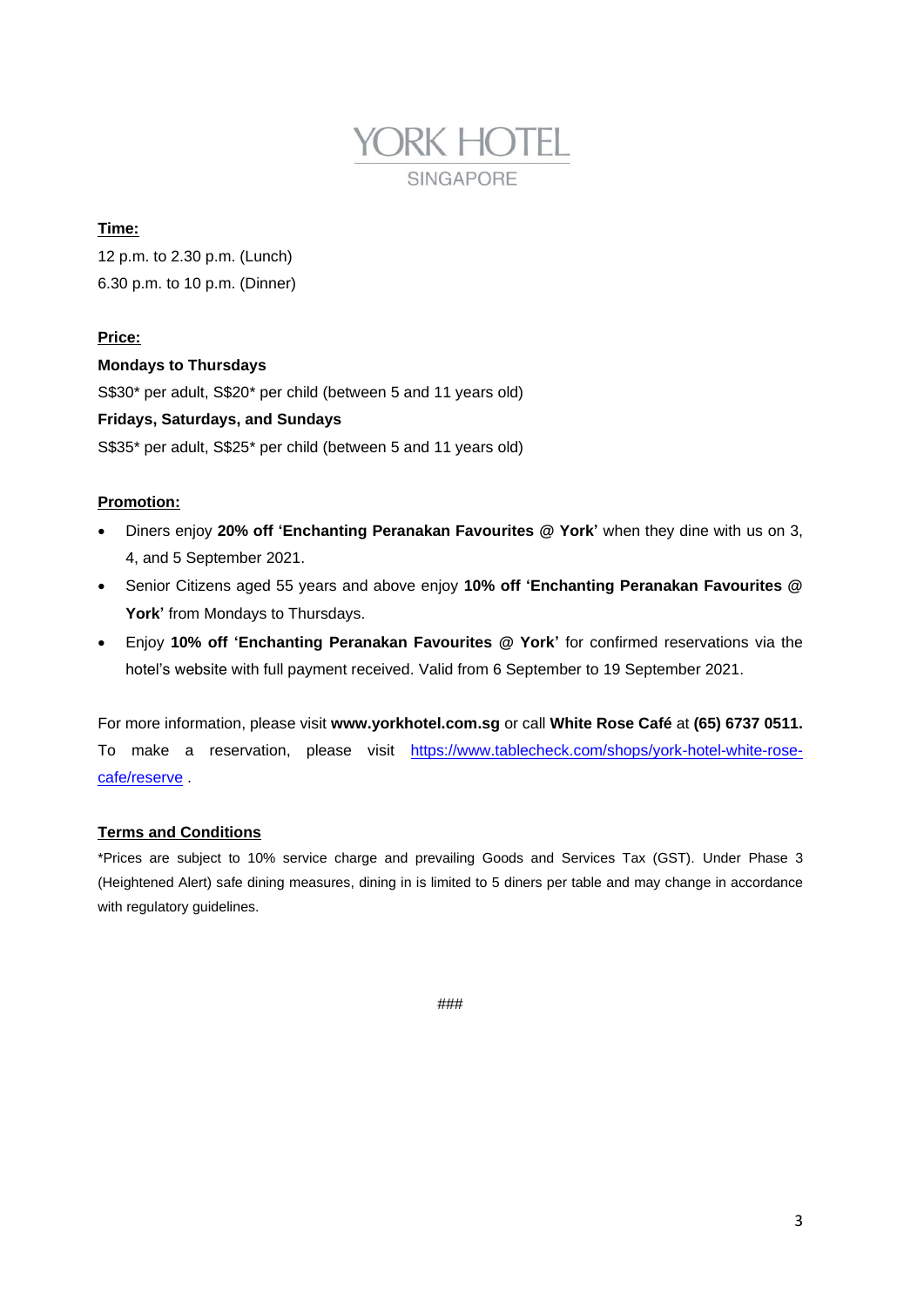

## **ANNEX**

#### **APPETISER / SOUP**

#### **Kueh Pie Tee**

A bite-sized appetiser filled with shredded Chinese turnip, bamboo shoots, and prawns in a crispy savoury shell served with homemade chilli.

#### **Homemade Ngoh Hiang**

Known as five-spice pork rolls, the *Ngoh Hiang* boasts hearty pork fillings with water chestnut, onions, and coriander wrapped with bean curd skin. This delicious treat is first steamed, then pan-fried to give a beautiful crisp on the outside.

#### **Jiu Hu Eng Chye (Cuttlefish with Kang Kong)**

Blanched *Kang Kong* (Water Morning Glory) and cuttlefish topped with fried bean curd, sesame seed and a savoury, spicy, and tangy sauce.

#### **Itek Tim (Salted Vegetable and Duck Soup)**

Duck simmered in a broth of salted mustard vegetables, pickled plums, and tamarind slices for a savoury, tangy delight.

#### **Hu Pioh Tng (Fish Maw Soup)**

Slices of fish maw, homemade meatballs made with prawn paste and minced chicken, and pig stomach simmered in a chicken-based stock with Chinese cabbage.

## **PERANAKAN STAPLES**

## **Nasi Ulam (Nyonya Herb Rice)**

A mixture of traditional herbs and freshly baked *tenggiri* in the rice.

#### **Nasi Bunga Telang (Butterfly Pea Rice)**

Rice cooked with butterfly pea brew.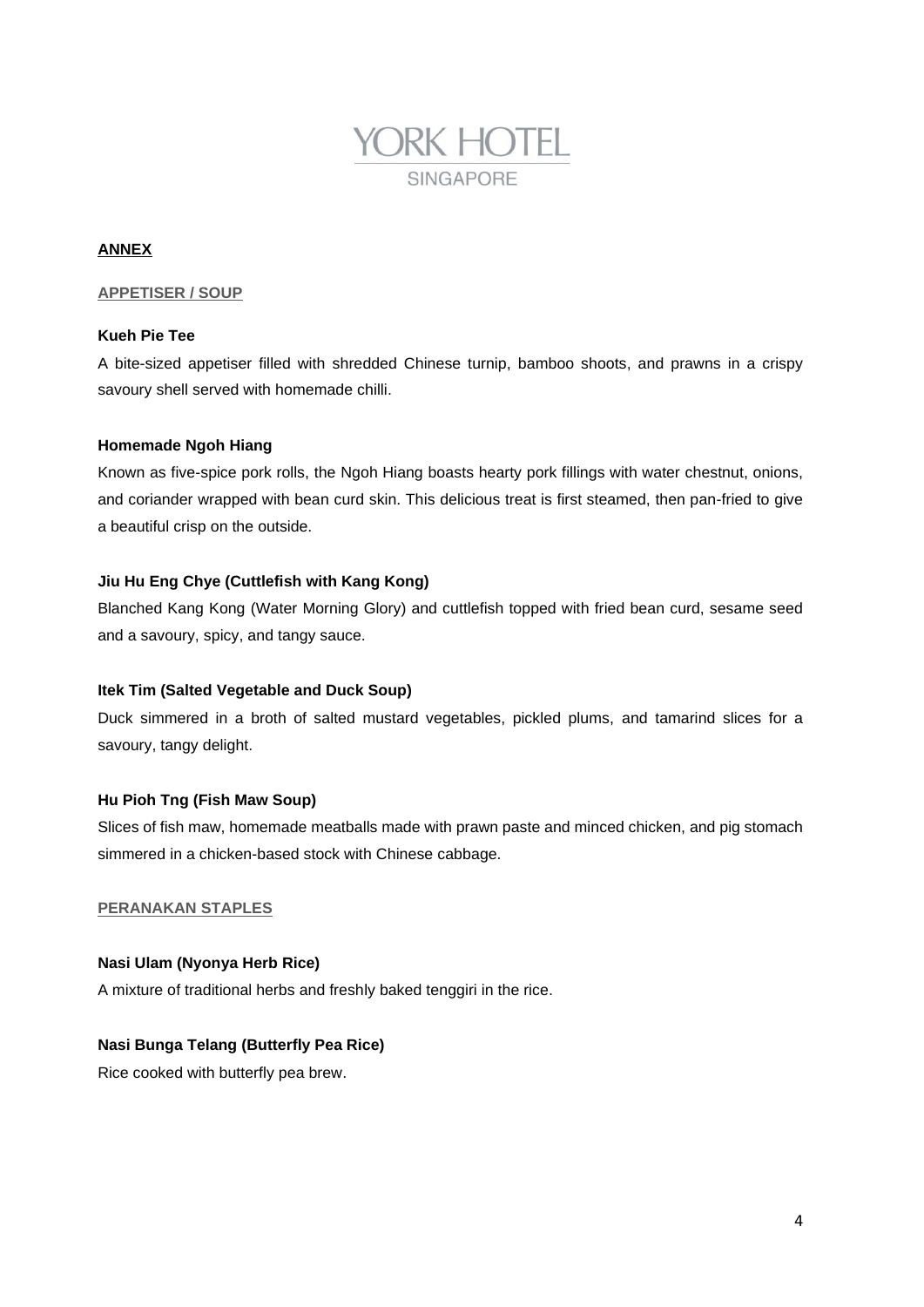

#### **Nonya Laksa**

Rice vermicelli simmered in a rich, savoury-spicy coconut-based curry broth to soak in the aromatic spices and the sweetness from prawns.

#### **Ayam Buah Keluak**

Chicken braised in Indonesian nut cooked in rich aromatic spices.

## **Babi Pongteh**

Braised pork cooked with *Shiitake* mushrooms, and bamboo shoots.

#### **Itek Sio (Peranakan Braised Duck)**

Succulent braised duck in a coriander and bean paste sauce.

#### **Ayam Panggang**

Roasted chicken marinated in *sambal* and coconut milk.

#### **Assam Pedas Ikan**

Fish stewed with a tangy and spicy broth made with a blend of Peranakan spices.

#### **Udang Masak Lemak Nenas (Pineapple Prawn Curry)**

A Peranakan seafood curry packed with prawns and pineapples cooked with rich aromatic spices.

#### **Sambal Udang Petai (Prawn Sambal)**

Prawns and stink beans cooked with *sambal, belachan*, and tamarind sauce.

## **Nonya Chap Chye (Braised Mixed Vegetables)**

Braised mixed vegetables cooked with cabbage, black fungus, bean curd stick, and *Shiitake* mushrooms in a gravy flavoured with fermented bean paste.

#### **Stir-fried Sweet Potato Leaves with Sambal**

The savoury stir-fried sweet potato leaves with *sambal* compliments the flavours of the heartier dishes with its simplicity.

#### **Long Bean Omelette**

Chopped long bean fried with egg to slight crisp.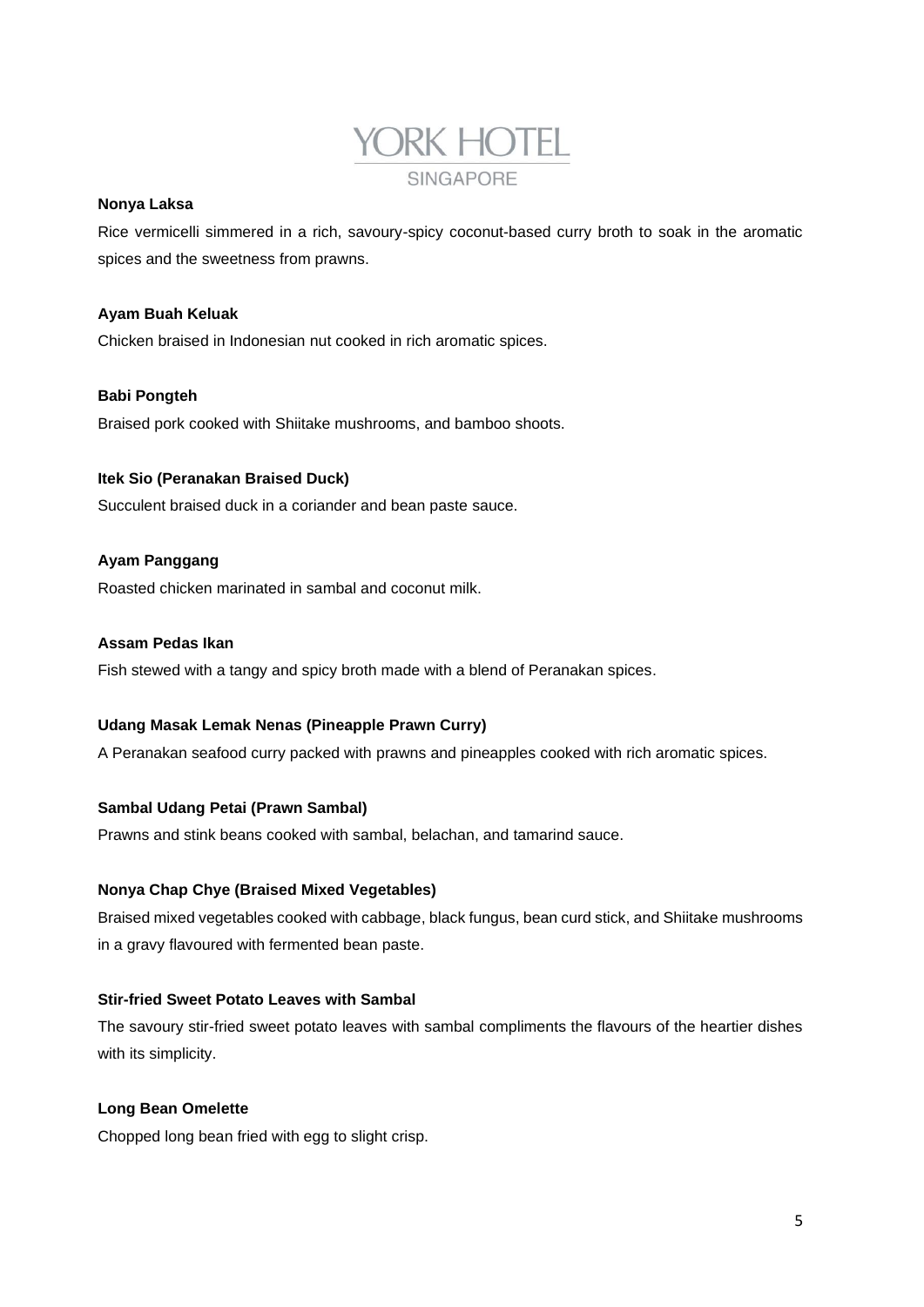

# **AN ASSORTMENT OF SWEET TREATS (Items may be offered on rotation basis)**

#### **Burbur Cha Cha**

A medley of sweet potatoes, taro, and coloured sago cooked in coconut milk base.

## **Chendol**

Shaved ice drenched in fragrant coconut milk and rich *gula melaka* syrup and served with chockful of red beans and green jelly noodles.

#### **Kueh Salat**

This two-layer steamed delicacy comprises a layer of glutinous rice tinted with blue pea extract and topped with a coconut egg custard flavoured with pandan.

## **Ondeh Ondeh**

The pandan flavoured skin wraps semi-melted palm sugar and is coated with fresh shredded coconut. This classic glutinous rice balls dessert gives a burst upon the first bite!

#### **Rempah Udang (Spicy Dried Shrimp Wrapped in Glutinous Rice)**

A traditional Peranakan dumpling dessert snack made from glutinous rice and *hae bee hiam* (spicy dried shrimp) wrapped in banana leaf.

# **Kueh Bingka Ubi (Baked Tapioca Cake)**

Baked grated tapioca with a fragrant and chewy texture.

#### **Durian Pengat**

Velvety smooth, creamy durian pulp and sago served with coconut cream and *gula melaka.*

#### **CONDIMENTS**

#### *Achar*

A mixture of cucumber, carrot, pineapple, and peanut pickled in a spicy, tangy, and sweet brine.

### *Cincalok*

One of the essential condiments in Peranakan cuisine, this dish is made with fermented tiny shrimps known as 'acetes' or '*udang geragau*' in Malay.